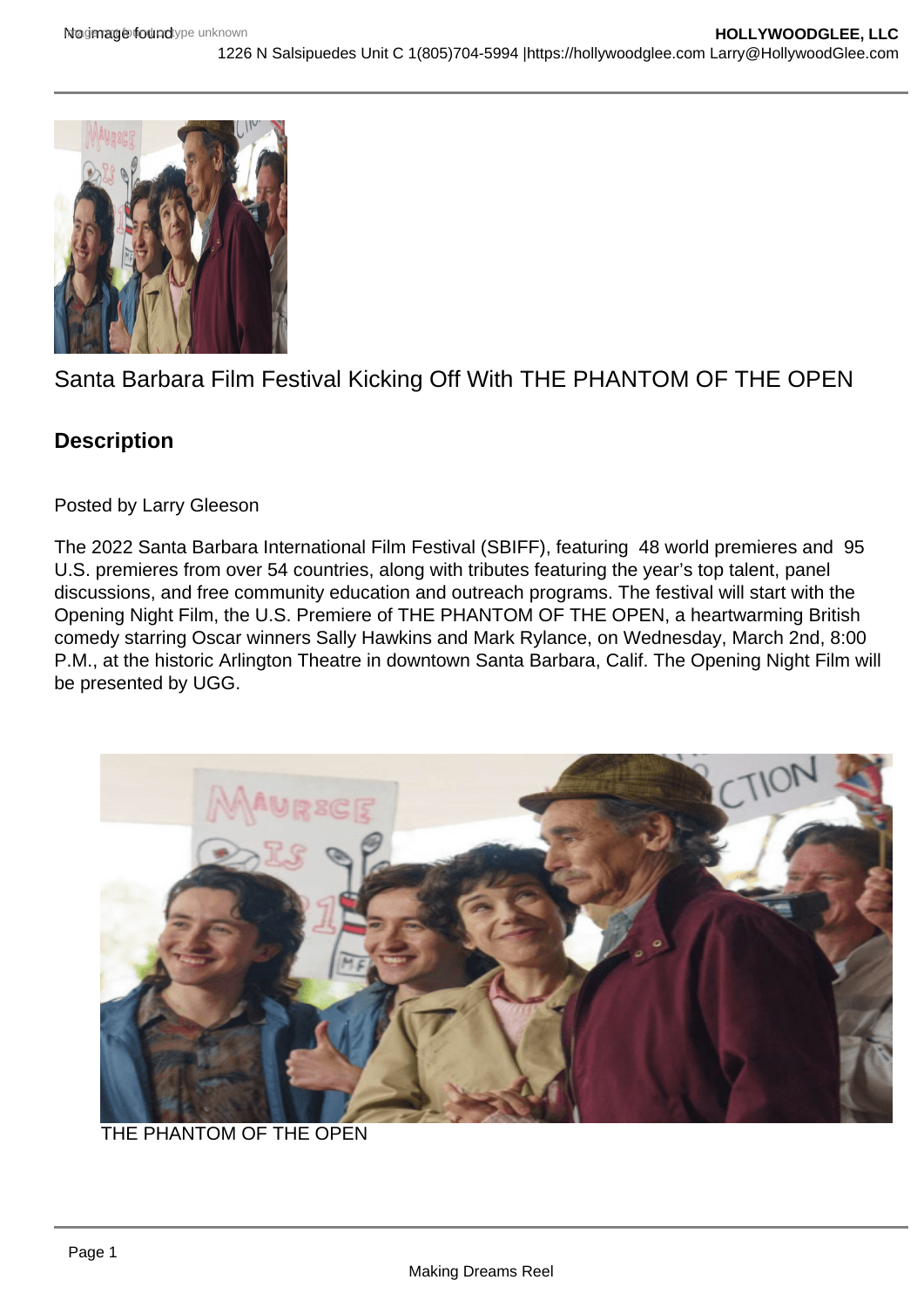THE PHANTOM OF THE OPEN is based on the true story of Maurice Flitcroft, a dreamer and unrelenting optimist, who managed to gain entry to the qualifying round of The British Open Championship in 1976, despite never having played a round of golf. He shot the worst round in Open history and drew the ire of the golfing elite, but he ultimately became a folk hero, and more importantly, he showed his family the importance of pursuing one's dreams. Tickets are available [HERE.](https://givebox.com/521649)

Masks and proof of vaccination will be required to enter the theater.

## About the Santa Barbara International Film Festival

The Santa Barbara International Film Festival (SBIFF) is a 501(c)(3) non-profit arts and educational organization dedicated to discovering and showcasing the best in independent and international cinema. Over the past 36 years, SBIFF has become one of the leading film festivals in the United